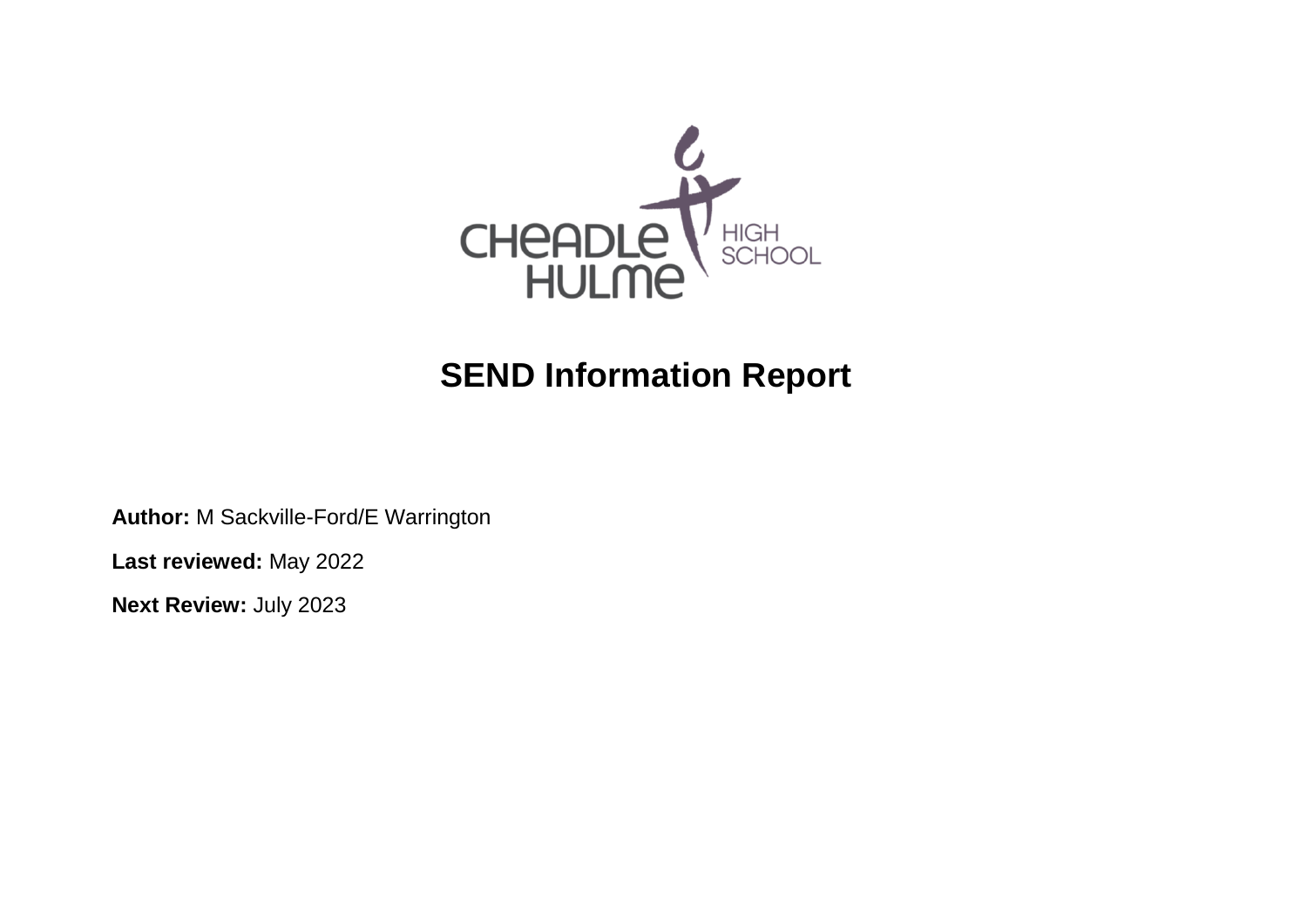**Please click the relevant words on the wheel to be taken to the corresponding section.** 

**Please see the following page for information on this setting's age range and setting type**



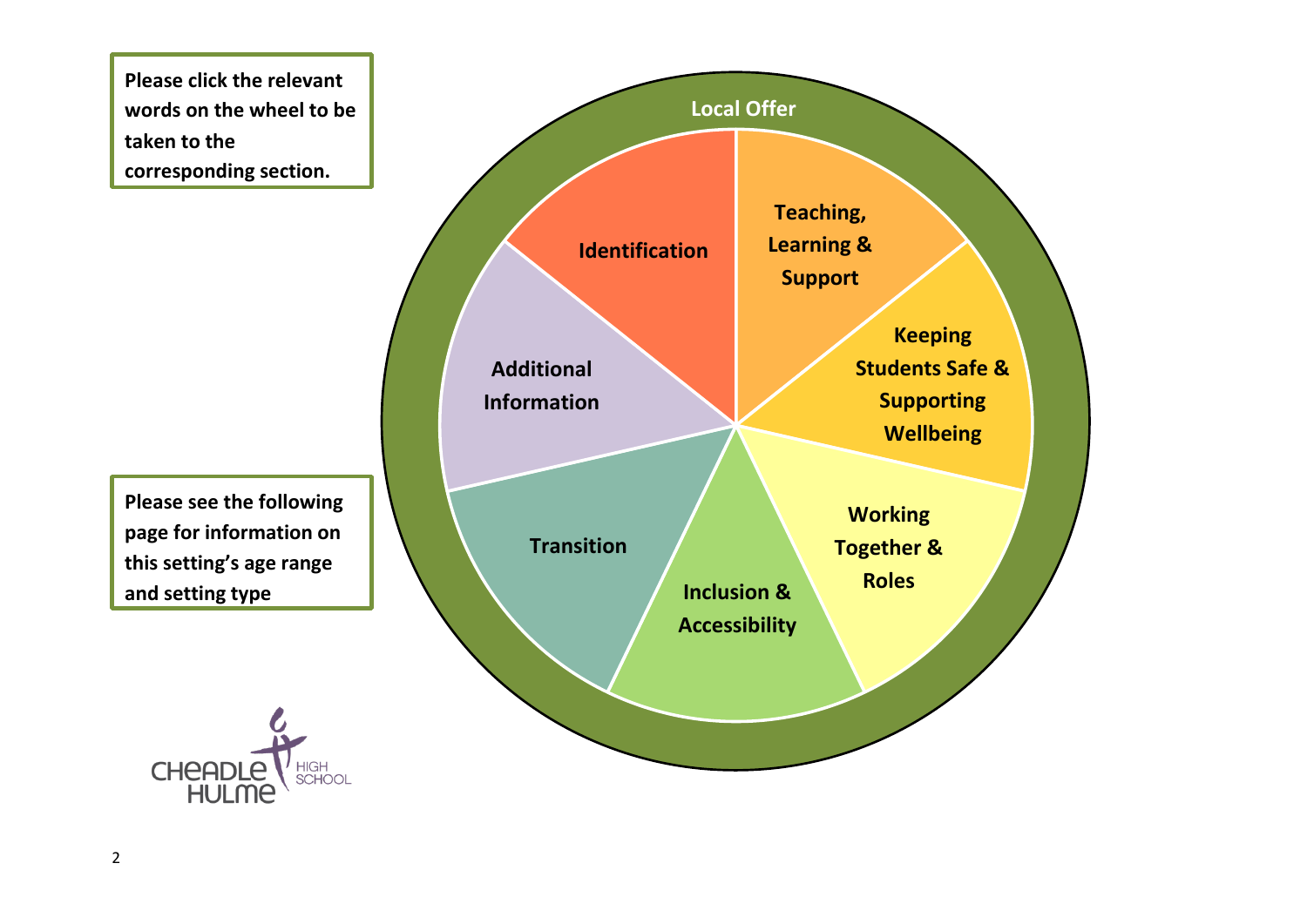|                                                                       | - Click here to return to the front page --------------                                                                                                                                                                                                                                                               |
|-----------------------------------------------------------------------|-----------------------------------------------------------------------------------------------------------------------------------------------------------------------------------------------------------------------------------------------------------------------------------------------------------------------|
| <b>Name of Setting</b>                                                | Cheadle Hulme High                                                                                                                                                                                                                                                                                                    |
|                                                                       | School                                                                                                                                                                                                                                                                                                                |
| <b>Type of Setting</b><br>(tick all that apply)                       | $\triangledown$ Mainstream<br>Resourced Provision<br>$\Box$ Special<br>$\Box$ Primary $\Box$ Secondary $\Box$ Post-16<br>$\Box$ Post-18<br>El Early Years<br>$\blacktriangleright$ Academy $\blacksquare$ Free School<br>$\Box$ Maintained<br>$\Box$ Independent/Non-Maintained/Private $\Box$ Other (Please Specify) |
| <b>Specific Age range</b>                                             | $11 - 18$                                                                                                                                                                                                                                                                                                             |
| <b>Number of places</b>                                               | September 2022 - 1650                                                                                                                                                                                                                                                                                                 |
| Which types of special<br>educational need do<br>you cater for? (IRR) | We are an inclusive mainstream setting catering for $\overline{\triangledown}$                                                                                                                                                                                                                                        |
|                                                                       | We are an inclusive setting that offers a specialism/specialisms in children and young people with a wide range of needs who are<br>able to demonstrate capacity for accessing the mainstream curriculum with differentiation and support.<br>⊽                                                                       |
|                                                                       |                                                                                                                                                                                                                                                                                                                       |
|                                                                       | <b>Physical Disabilities</b>                                                                                                                                                                                                                                                                                          |
|                                                                       |                                                                                                                                                                                                                                                                                                                       |
|                                                                       |                                                                                                                                                                                                                                                                                                                       |
|                                                                       |                                                                                                                                                                                                                                                                                                                       |
|                                                                       |                                                                                                                                                                                                                                                                                                                       |
|                                                                       |                                                                                                                                                                                                                                                                                                                       |

The requirements for the SEN Information Report have been incorporated into this document, based on the latest draft version of *the Special Educational Needs (Information) Regulations* (correct as of May 2014). Questions providing information required as part of the Information Report Regulations are shown using the letters *IRR* (Information Report Regulations).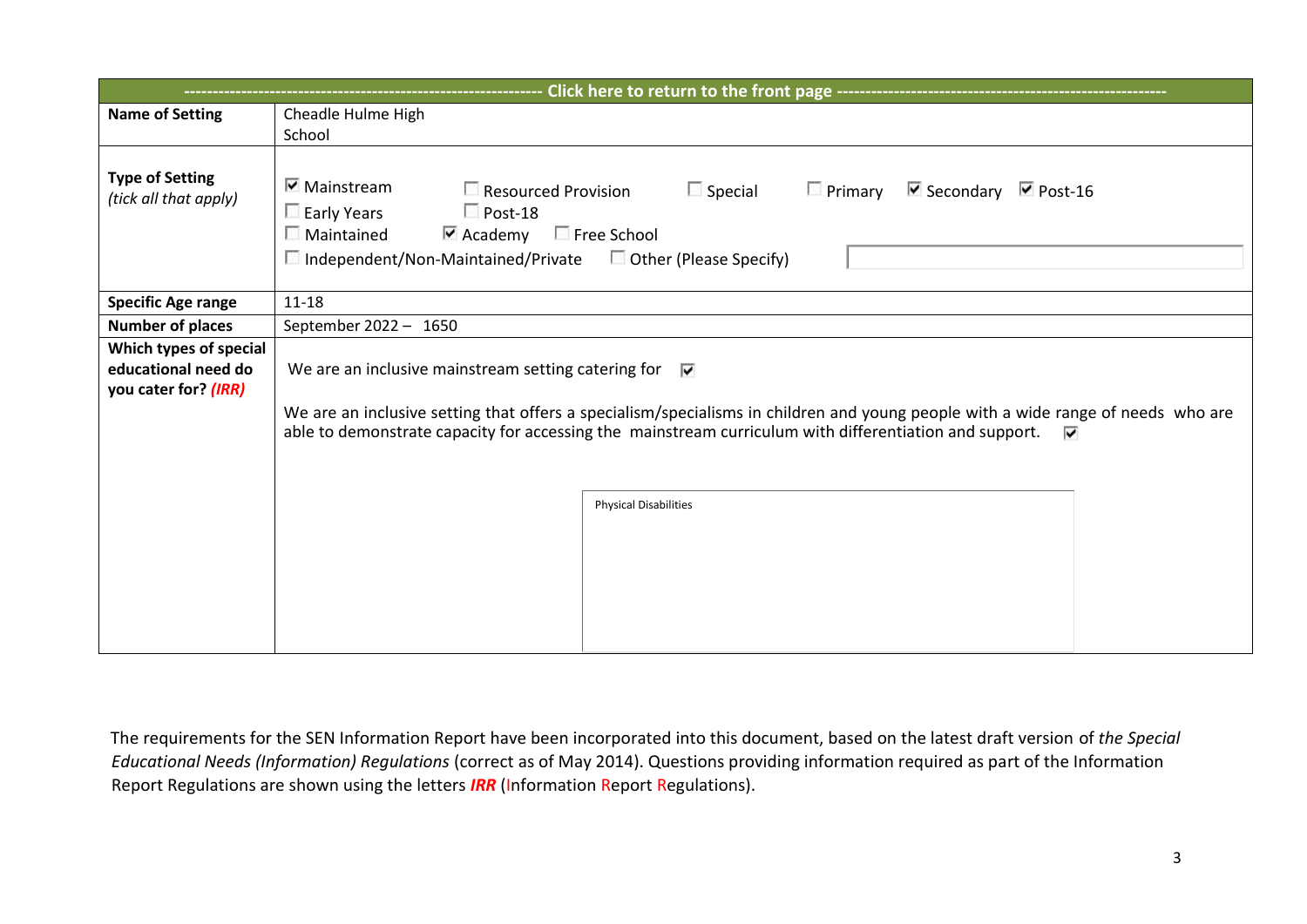# **Questions from the Parent/Carer's Point of View:**

| <b>Identification</b>                                                                                                                                                                                                                                                                                                                                                                                                                                                                                                                                                                                                                                                                                                                                                                                                                                                                                                                                                       |
|-----------------------------------------------------------------------------------------------------------------------------------------------------------------------------------------------------------------------------------------------------------------------------------------------------------------------------------------------------------------------------------------------------------------------------------------------------------------------------------------------------------------------------------------------------------------------------------------------------------------------------------------------------------------------------------------------------------------------------------------------------------------------------------------------------------------------------------------------------------------------------------------------------------------------------------------------------------------------------|
| How will you know if my child or young person needs extra help? (IRR)                                                                                                                                                                                                                                                                                                                                                                                                                                                                                                                                                                                                                                                                                                                                                                                                                                                                                                       |
| At Cheadle Hulme High School (CHHS), we are committed to the early identification of students with SEND. Our Heads of Year, Heads of House and SEND<br>department work with our partner primary schools to collate information on the specific needs of students with SEND. We also collaborate with all of the<br>relevant outside agencies and with parents, to ensure that a full picture of need is established. They ensure that we have the right information so that the best<br>possible provision, intervention and support can be put in place from the start of a student's time in our school.                                                                                                                                                                                                                                                                                                                                                                  |
| We closely monitor the academic performance of all of our students via progress data which is reported termly. This allows us to target underperformance and<br>to provide students with the right support to achieve their potential. Our pastoral team monitor the social and emotional well-being of our students and pick up<br>concerns raised by staff, parents and the students themselves. This allows us to help students to develop within a supporting and caring environment. During<br>the transition process we hold summer schools where we carry out literacy screening of groups of students prior to them starting at CHHS in September and<br>prepare for small literacy group interventions. We also monitor numeracy through a baseline screening process at the start of each year which will identify<br>students in need of small group intervention. To monitor progress, we will analyse impact reports via mid-term and end of year assessments. |
| What should I do if I think my child or young person needs extra help?                                                                                                                                                                                                                                                                                                                                                                                                                                                                                                                                                                                                                                                                                                                                                                                                                                                                                                      |
| If you have any concerns about your child or young person and you think that they may need some extra help, then you can contact the following people;<br>SENCO- Jack Beech email Jack.beech@chhs.org.uk<br>SEND Lead - Elaine Higgs email elaine.higgs@chhs.org.uk<br>Trust Director of Inclusion - Emma Warrington email emma.warrington@chhs.org.uk<br>Trust Director of Inclusion - Mark Sackville-Ford email mark.sackville-ford@laurustrust.co.uk<br>Trust Director of Inclusion - Rachel Robinson Rachel.robinson@laurustrust.co.uk                                                                                                                                                                                                                                                                                                                                                                                                                                  |
| Where can I find the setting/school's SEND policy and other related documents? (IRR)                                                                                                                                                                                                                                                                                                                                                                                                                                                                                                                                                                                                                                                                                                                                                                                                                                                                                        |
| The schools SEND policy and other relevant policies can be found on the school website. (IRR)                                                                                                                                                                                                                                                                                                                                                                                                                                                                                                                                                                                                                                                                                                                                                                                                                                                                               |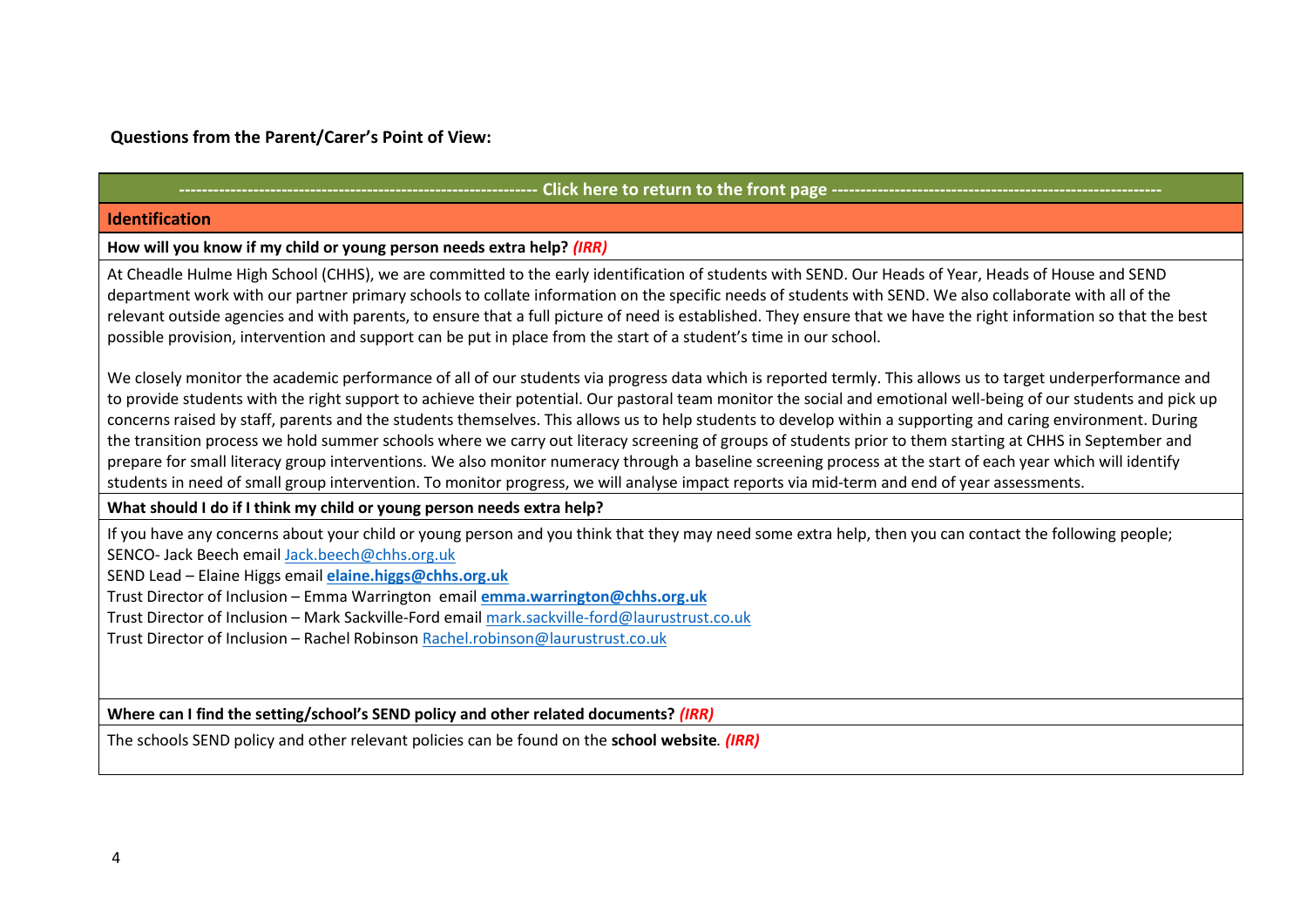# **Click here to return to the front page ---**

#### **Teaching, Learning and Support**

#### **How will you teach and support my child or young person with SEND?** *(IRR)*

The school teaches students with SEND in accordance with the Stockport's Local Offer.

Cheadle Hulme High School is committed to ensuring full entitlement and access for students with SEND, to high quality education within a broad, balanced and relevant curriculum. We will maintain a standard whereby all staff within our school are aware of the importance of identifying and providing for those students who have special educational needs.

# **How will the curriculum and learning environment be matched to my child or young person's needs?** *(IRR)*

All staff are dedicated to ensuring that the curriculum for students with SEND is tailored appropriately to meet their individual needs. We educate students with SEND, wherever possible, alongside their peers in the classroom, using a differentiated curriculum that provides a variety of learning opportunities for all students. The Learning Support team produce a 'School Focused Plan' for each student with SEND, to outline specific strategies to be used by their teachers to support and plan for their individual needs. The plan also includes information on the student's strengths, difficulties and interests as well as targets for improvement. These documents are produced in conjunction with the student and their parents, to ensure that they are highly personalised. These documents are reviewed and amended on a continuous basis to ensure that they remain relevant.

We recognise that some students require an alternative curriculum to support them to make progress academically, socially and emotionally. Provision mapping and timetabling of support for children and young people with SEND is completed by the SEND Lead in consultation with Curriculum Leaders and the Senior Leadership Team.

We provide alternative curriculum pathways for identified students which may include provision such as:

- Additional numeracy and literacy lessons
- Speech and Language sessions
- Social Skills intervention
- **Counselling**
- Interventions for Social, Emotional and Mental Health needs
- Reduced Curriculum Options at KS4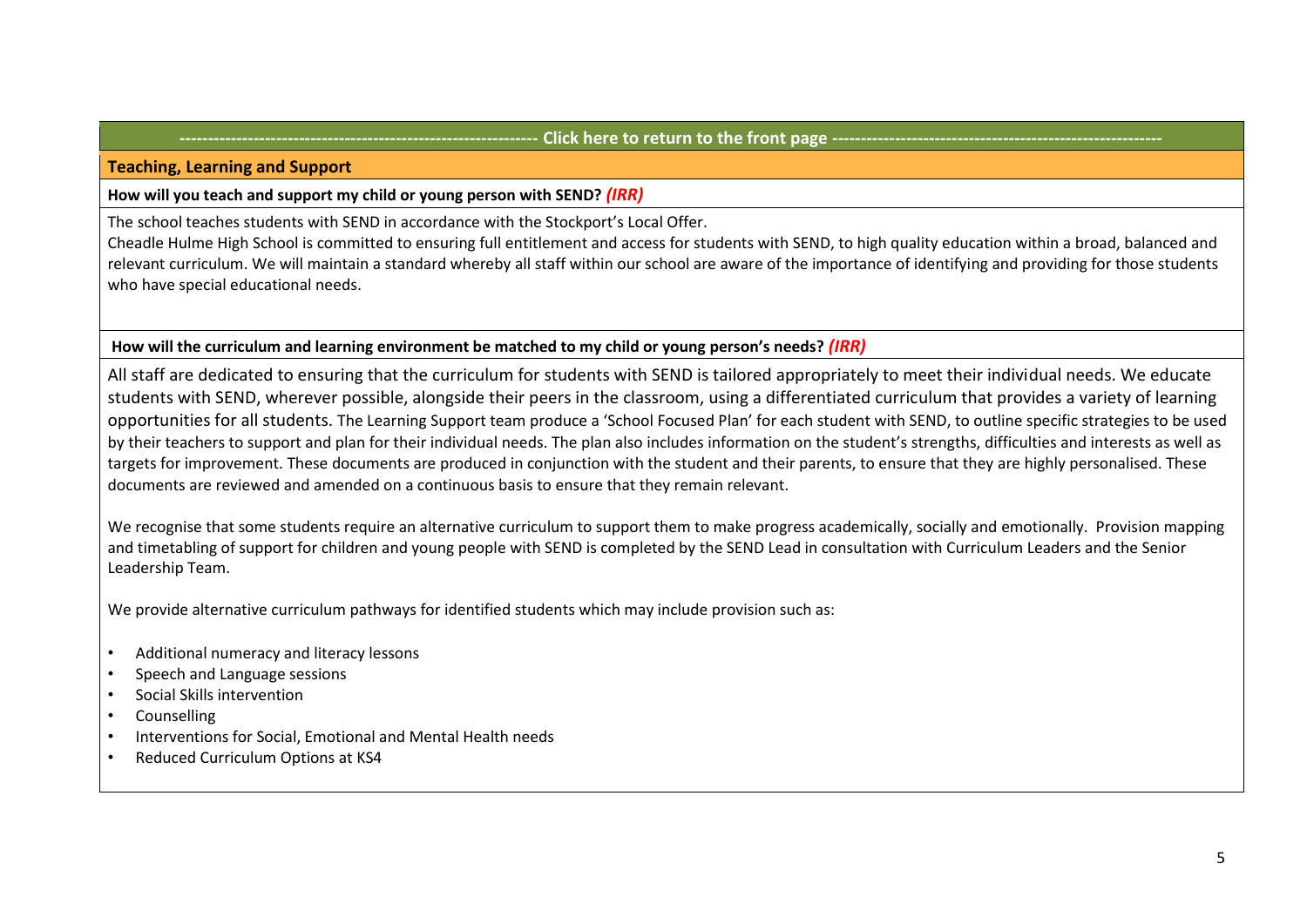# Click here to return to the front page -

#### **Teaching, Learning and Support**

The SEND Lead and Learning Support Team will liaise with parents, children and young people and the appropriate outside agencies to make sure that reasonable adjustments are made to ensure that children and young people are fully included and supported in every aspect of school life.

Students are assessed for exams access arrangements where a need is identified. Assessments are conducted by Mrs M Bruce, who holds the relevant Level 7 Assessors qualification. She employs a wide range of diagnostic assessments that meet the exam board requirements set out by JCQ. Applications for exams access arrangements must meet the strict criteria laid down by the JCQ, which is subject to change annually. The ultimate decision on whether an exam access arrangement is granted for a student lies with the JCQ exam board, based on the evidence submitted by the specialist assessor and SEND Lead.

# **How are the setting, school, or college's resources allocated and matched to children or young people's needs?**

The management of the SEND budget is the responsibility of our Senior leadership team in collaboration with the Trust Directors of Inclusion, and regular discussion and monitoring takes place to ensure that resources are allocated appropriately. We use performance data, and careful provision mapping, to make decisions on the best strategy to implement for each student, to ensure that they are able to make progress academically, emotionally and socially.

# **How is the decision made about what type and how much support my child or young person will receive? Who will make the decision and on what basis?***(IRR)*

For students entering our school, transition information collated by our Heads of Year, Heads of House and SEND department, as well as prior attainment data, will inform the level and nature of the support provided for students with SEND. The decision on the provision that is necessary to meet a student's needs, will rest with the Trust Directors of Inclusion.

The Trust Directors of Inclusion and SEND Lead will continuously monitor the progress of students with SEND, both academically and socially and emotionally in conjunction with other members of our pastoral team. The SEND Lead will use academic progress data, as well as feedback from parents, staff and outside agencies, to ensure that intervention and provision has a measurable impact on progress.

Students with complex needs who are in receipt of additional funding, will receive the support and provision as outlined on their Education and Health Care plan (EHCP) or Statement of SEND. These students will have an annual review to review their progress and to adapt provision where necessary in light of their progress.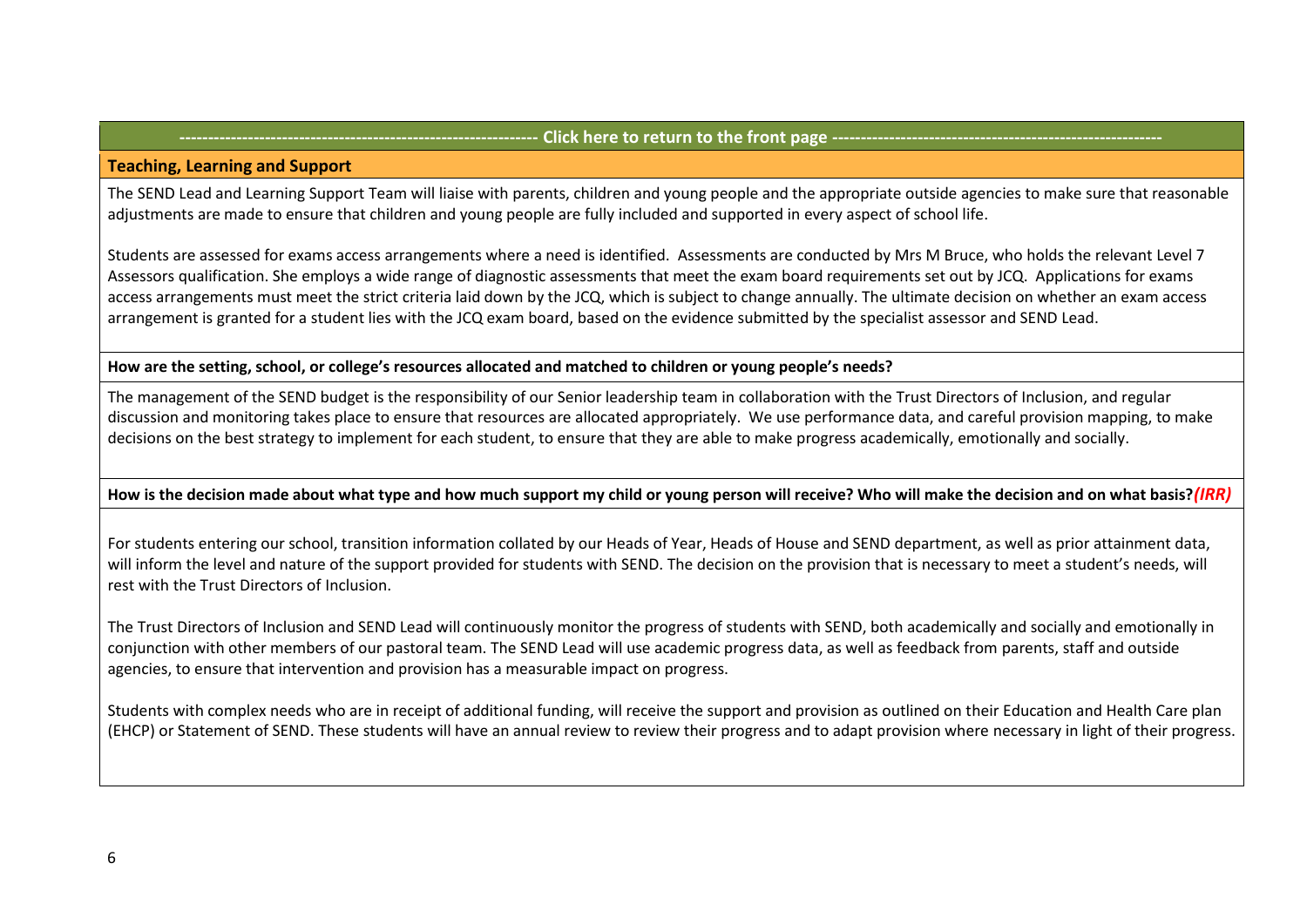## Click here to return to the front page ------

#### **Teaching, Learning and Support**

#### **How will equipment and facilities to support children and young people with SEND be secured?** *(IRR)*

We are committed to ensuring that the necessary equipment and facilities are in place for all of our students. We regularly review our Disability Access plan, to ensure that we continue to develop the learning environment and to ensure that it is fully accessible for students with SEND. We seek advice from Occupational therapists and other relevant external agencies for individual students, to ensure that we have professional advice on the equipment and facilities we require. We use our SEND budget to procure equipment to support students with SEND where necessary.

#### **How will you and I know how my child or young person is doing and how will you help me to support their learning?** *(IRR)*

Each student's progress is assessed by their subject teacher. This is done continuously via internal in class assessments. This information is used to produce a termly progress check, which is sent home to parents. Each year group has an annual parents evening for parents/carers to discuss their child's progress in more detail, and to discuss how they can be further supported at home.

The Heads of Year, Heads of House and the Learning Support Team, are responsible for monitoring, evaluating and reviewing the progress of learners within their respective areas. This team of people collaborate and communicate concerns regarding the progress of identified learners, and decide on the best form of action to take to ensure that each student has the support necessary to achieve their full potential.

Parents with concerns throughout the course of the academic year are welcome to contact the Head of Year for their son/daughters year group, subject teacher, Head of House or SEND Lead.

Parents are invited to attend numerous events throughout the year which are designed to support parents to support their children at home. This includes the following events;

- **Literacy and Numeracy evening**
- SEND welcome evening
- Year 6 parent induction evening
- Year 9 options evening
- Parent consultation evening for each year group
- Access Arrangements evening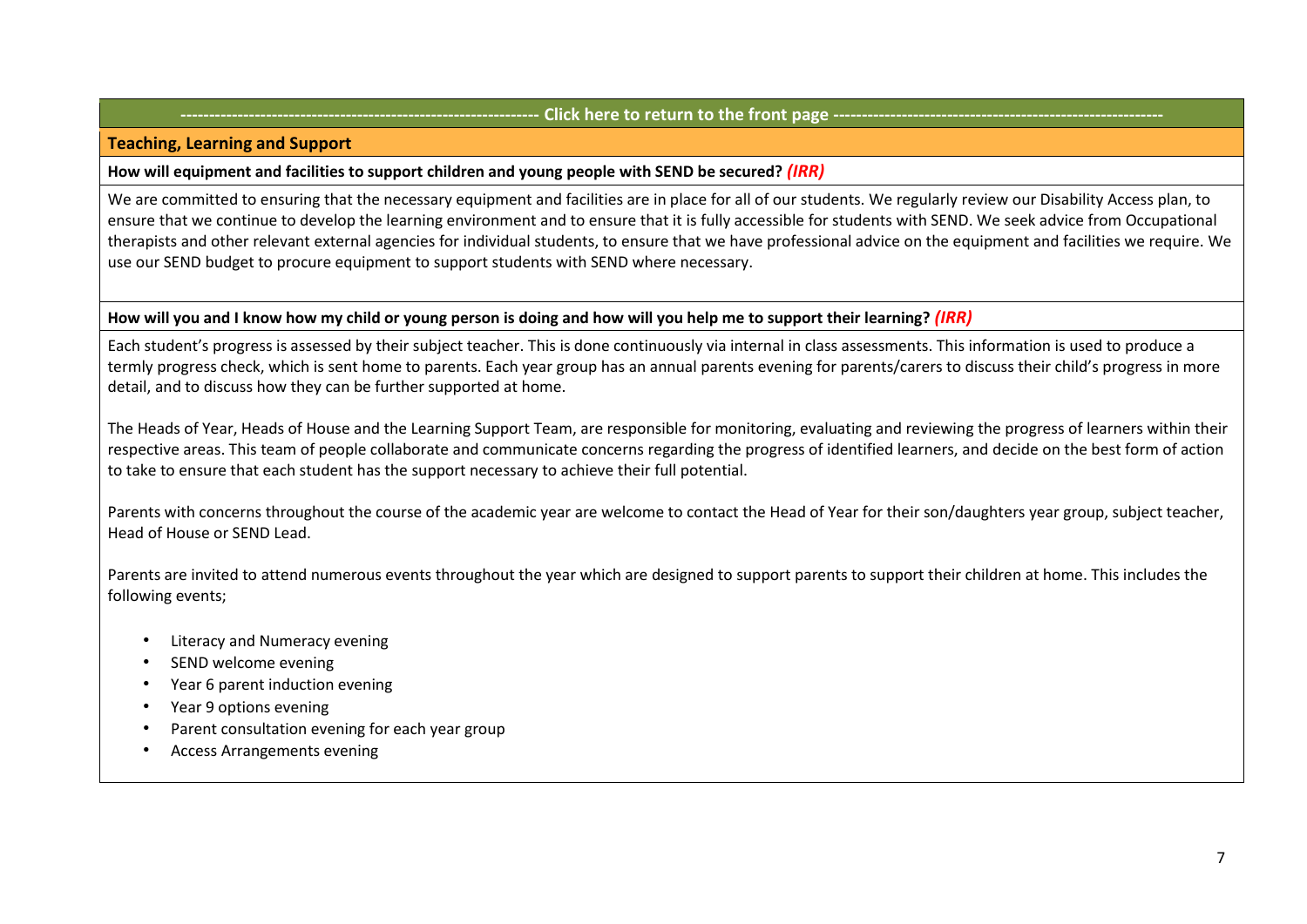## Click here to return to the front page ---

**Teaching, Learning and Support** 

**How does the setting, school or college consult with and involve children and young people with SEND in planning and reviewing their education?** *(IRR)*

Students with SEND jointly create their School Focused Plan in conjunction with SEND Leads and their parents.

Every student with SEND, whatever their level of need, takes part in a yearly review meeting with a member of the Learning Support team, to allow them an opportunity to review and refine their School Focused Plan, and to express any concerns that they may have about their education. An annual review of a student's Education and Health Care plan is used to evaluate the progress that is being made against set objectives. As part of this process, students are asked to reflect upon their progress and on the support that they receive. Students are encouraged to express any concerns they may have and to put their ideas forward. This helps to inform our planning for the following academic year.

**How does the setting/school/college assess and evaluate the effectiveness and sufficiency of its arrangements and provision for children and young people with SEND?** *(IRR)*

The school Trust Directors and SENCO/SEND Lead, in collaboration with the rest of the Learning Support team, Heads of Year and Heads of House, undertake regular monitoring of student progress which allows us to assess the effectiveness of provision for students with SEND. Every intervention that we offer is assessed individually alongside the usual data tracking processes. Due to the nature of some of the interventions that we offer, e.g. social skills, academic quantitative data is replaced with qualitative data, which includes a student's own reflection on their progress as well as observed progress by teachers, parents and support staff.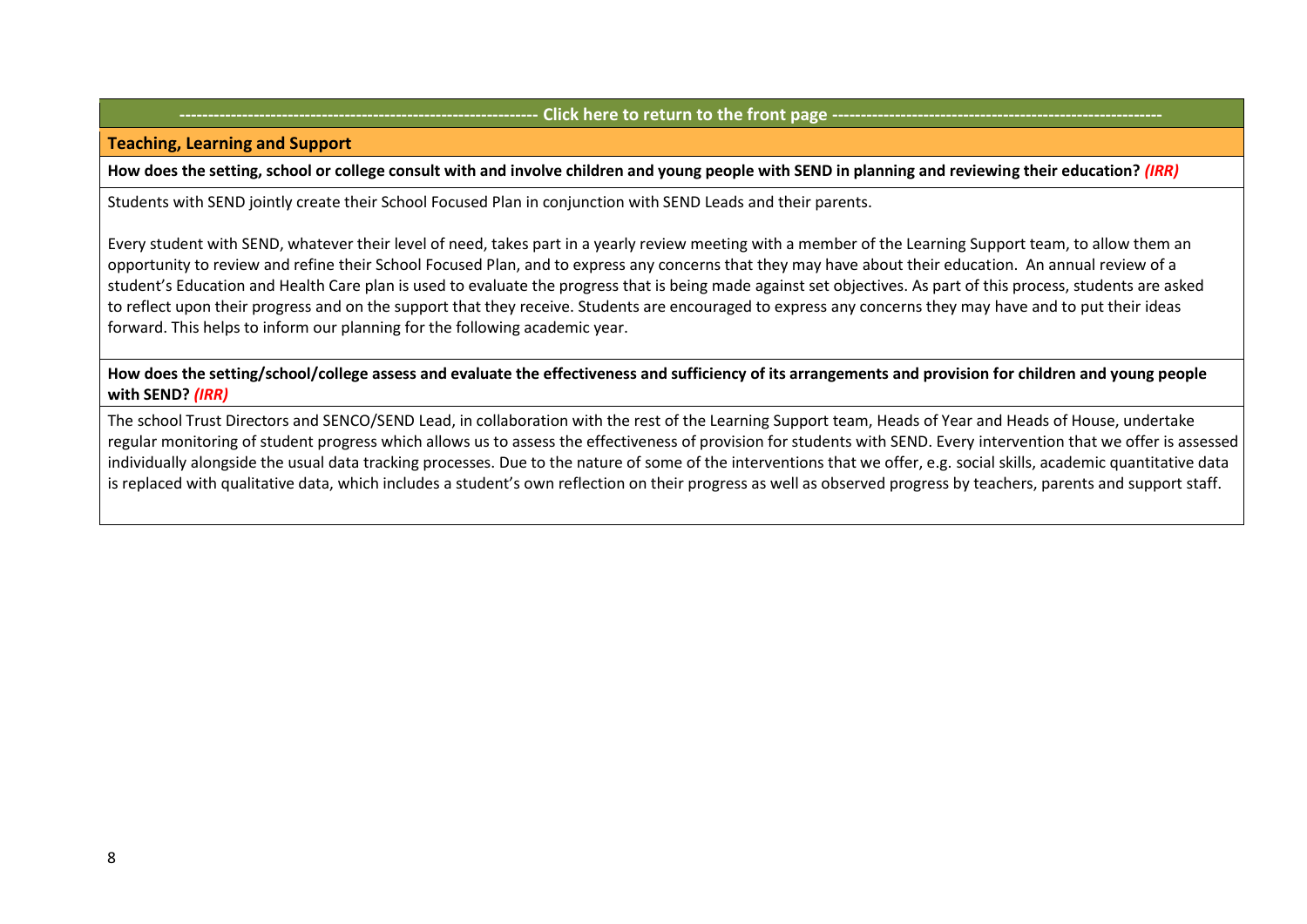#### **--------------------------------------------------------------- Click here to return to the front page ----------------------------------------------------------**

# **Keeping Students Safe and Supporting Their Wellbeing**

**How do you ensure that my child or young person stays safe outside of the classroom?** 

Student safety is of the upmost importance. Information about students with SEND or vulnerable students is communicated to relevant school staff via their linked documents on our central student data base. These documents outline any areas which could pose a risk to the student.

Where risks are identified, measures are taken to limit these, these measures include;

- Supervising students at the beginning and end of the day
- A highly supervised break and lunch area is provided **called 'Matrix'**
- Staff on duty during unstructured times
- Access to Heads of Year, at any point during the day
- Students have access to the support in the Student Support Centre throughout the school day

# **What pastoral support is available to support my child or young person's overall well-being?**

All students can access their Form tutor at least once per day. In addition to this, we have six Heads of Year (non-teaching staff) who are responsible for the behaviour, achievement and well-being of each student within their year. These members of staff are available to support students at any time of the day, and have at their disposal the option to refer students to the school nurse, a confidential school counsellor or outside agencies where necessary. Heads of Year are available for students to report bullying issues to, and to provide help and support to those suffering from bullying. Bullying is always thoroughly investigated by Heads of Year with action taken immediately. The school's policy for bullying can be found on the [school website](http://vle.hccs.info/index.phtml?d=165283)**[.](http://vle.hccs.info/index.phtml?d=165283)**

The Heads of Year maintain close communication with parents, Learning Support and the SEND Leads to ensure that the needs of each student in their care are fully understood and communicated effectively.

There are a number of social and emotional based interventions designed to support students with social, emotional and mental health issues. These include access to a SEMH specialist, Behaviour Support Services, Mosaic, School Nurse, Young Carers and Counselling. These services run confidential advisory services, counselling, social skills groups, self-esteem, anger management and anxiety workshops for identified students. We provide a number of mentoring programs for students who need some extra support. The form this mentoring takes is dependent on the needs of the student, but students are identified who it is felt would benefit from having a keyworker and LSAs are allocated based on the year group that they work with most closely.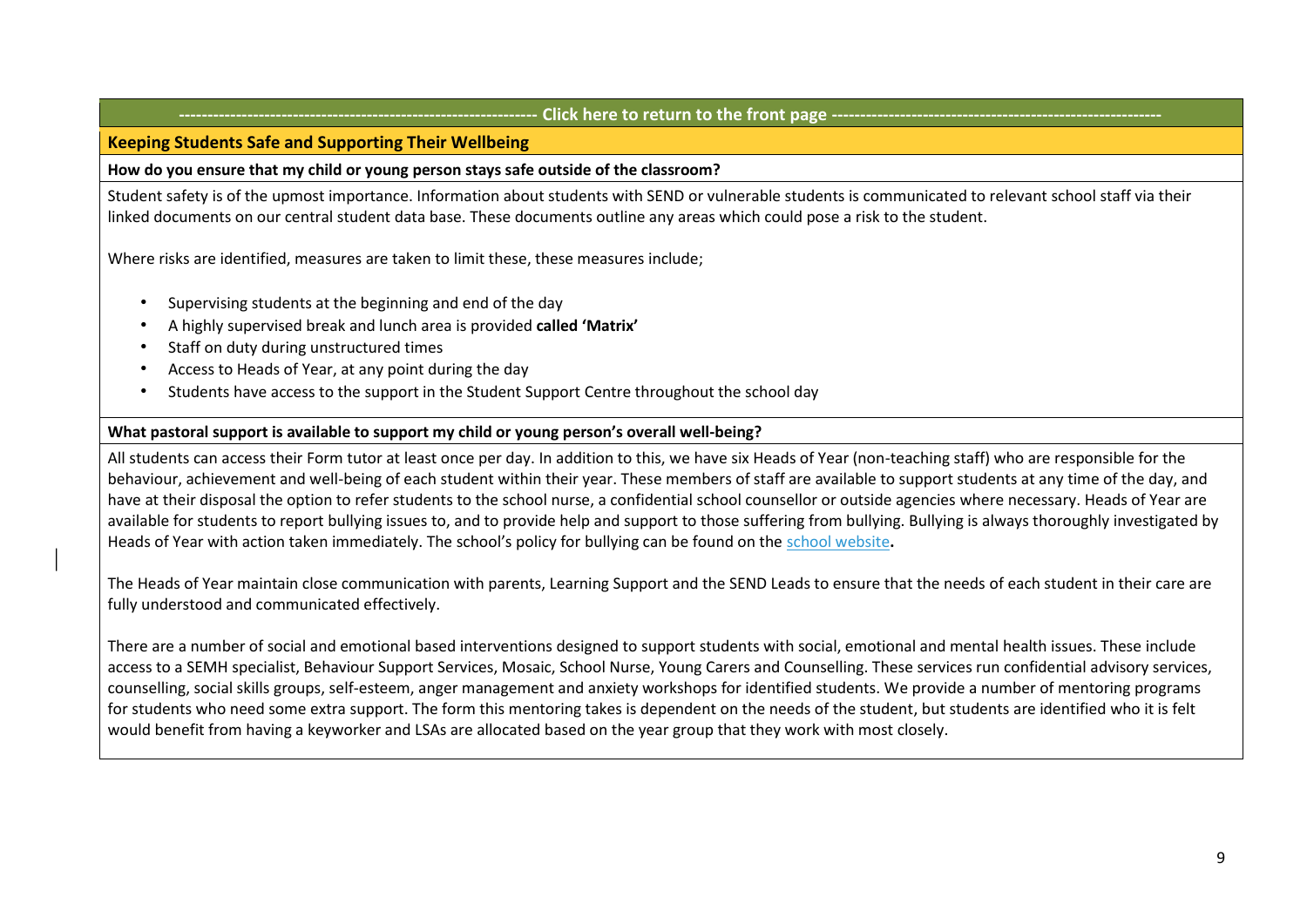# **-- Click here to return to the front page --**

#### **Keeping Students Safe and Supporting Their Wellbeing**

**How will the setting, school or college manage my child or young person's medicine or personal care needs?** 

Administration of Medicines is covered by our medical policy which is available on the **[school website](https://www.chhs.org.uk/)**. We have a dedicated member of staff responsible for managing the storage of medicines and medical information. This member of staff coordinates individual health care plans for students and ensures that all members of staff have access to the right information which is centrally stored within our school database. Where a student's medical needs have a profound effect on their education and/or they are at risk within school, a meeting is arranged with the relevant members of staff to ensure that we are equipped with the right information to support the student, and training is organised where necessary.

We have three members of staff within our Learning Support team trained to provide personal care. In addition to this, all relevant members of the team have an up to date manual lifting and handling certificate. We have two physio rooms fitted with self-cleaning toilets to provide maximum independence for students.

In the event of a medical emergency, the school would follow the medical policy and the individual health care plan for the student, utilising one of the many trained First Aiders to deal with the emergency, who are always on call. Medical appointments are managed by the attendance team and in exceptional circumstances where the appointment spans more than 48 hours, teachers are asked to provide work for students.

**What support is available to assist with my child or young person's emotional and social development?** *(IRR)*

Where there are concerns about the emotional and social development of a child or young person, we would discuss these issues with parents and the child or young person. Children and young people may be referred to an appropriate outside agency, such as the Healthy Young Minds (HYMs formerly CAMHS) where necessary.

Where necessary, we offer one to one or small group intervention to target specific emotional and/or social difficulties. This intervention is tailored to the needs of each individual in consultation with all relevant members of staff, outside agencies, parents and the student themselves. These interventions include, social skills groups, counselling and self-esteem, anger management and anxiety workshops.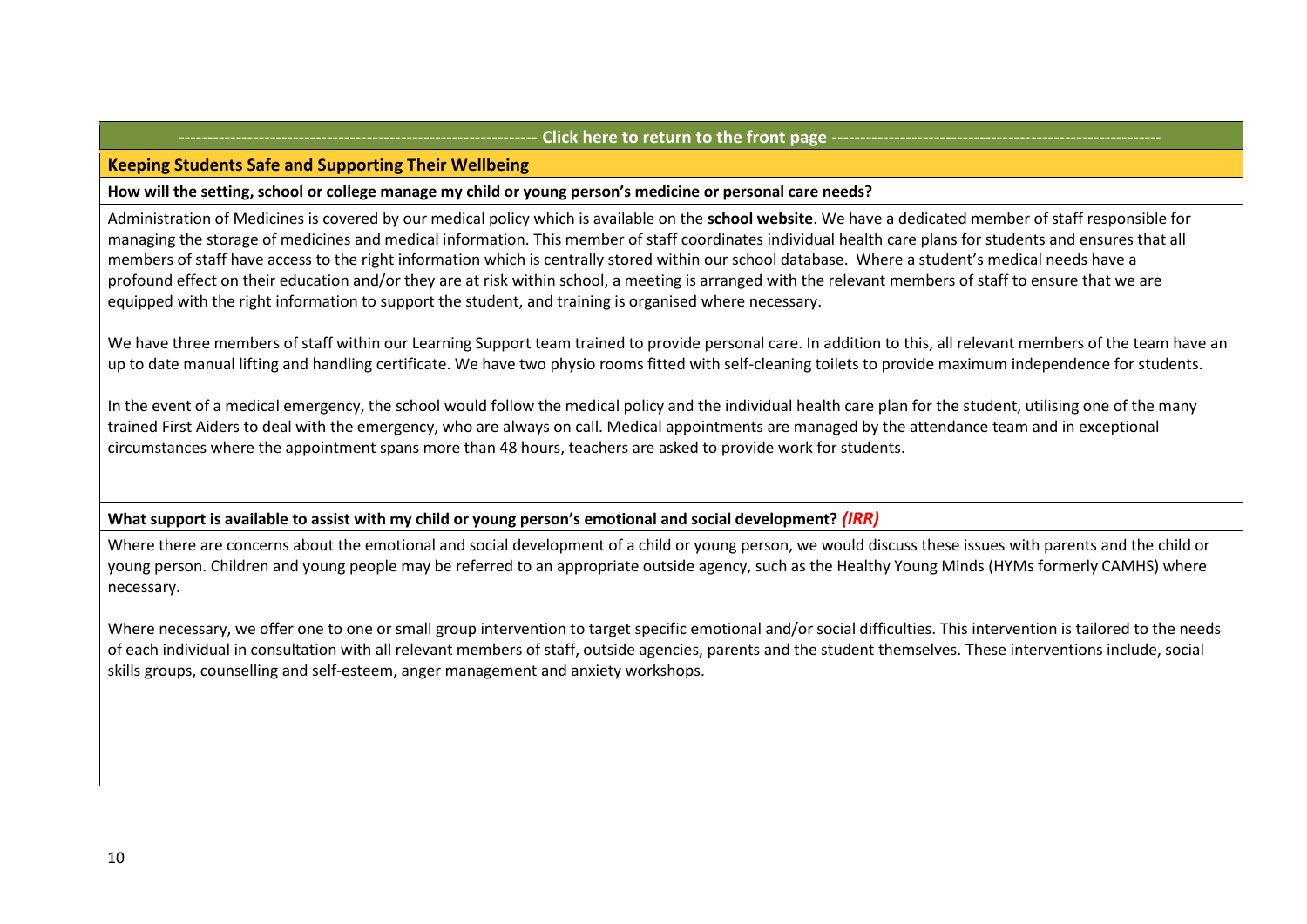# **--------------------------------------------------------------- Click here to return to the front page ----------------------------------------------------------**

# **Keeping Students Safe and Supporting Their Wellbeing**

# **What support is there for behaviour, avoiding exclusions and increasing attendance?**

There are a number of actions that CHHS take to support and promote positive behaviour and to avoid exclusions.

All staff implement the school's behaviour policy, which is a whole school approach to managing behaviour. Most behaviour in school is managed and dealt with by the classroom teacher with support from subject or curriculum Leaders where necessary. For children or young people who require further behaviour intervention, our Heads of Year intervene. We seek advice from outside agencies where appropriate to help support children and young people at risk of permanent exclusion. A wide variety of strategies are implemented where appropriate. These can include the following;

- Key worker for students with complex SEND needs
- Pastoral Mentoring
- Report cards
- Reward systems
- Modified timetables
- Social skills support
- Timeout cards
- Further assessment of need
- Individual Behaviour Support Plans
- BLIP Pathway a new programme within school designed to provide extra support for those students most at risk of permanent exclusion due to their challenging behaviour

In terms of increasing attendance there are a number of actions CHHS takes to support and promote good attendance:

- Children and young people are rewarded for good attendance throughout the year
- Attendance is reported termly to parents via progress checks and if there are concerns about attendance, letters are sent home to parents to highlight concerns
- Meetings and individual strategies and plans are used to support children and young people who have difficulties maintaining good attendance. Parents are encouraged to contact Heads of Year to discuss any concerns they may have
- CHHS liaise with outside agencies to support good attendance as necessary. There are regular meetings with the Education Welfare Officer
- Parents are required to phone the attendance officer to report any absences so that this can be carefully monitored and to safeguard our students if they are absent from a lesson for any reason. If a student doesn't arrive for the first lesson of the day, parents are notified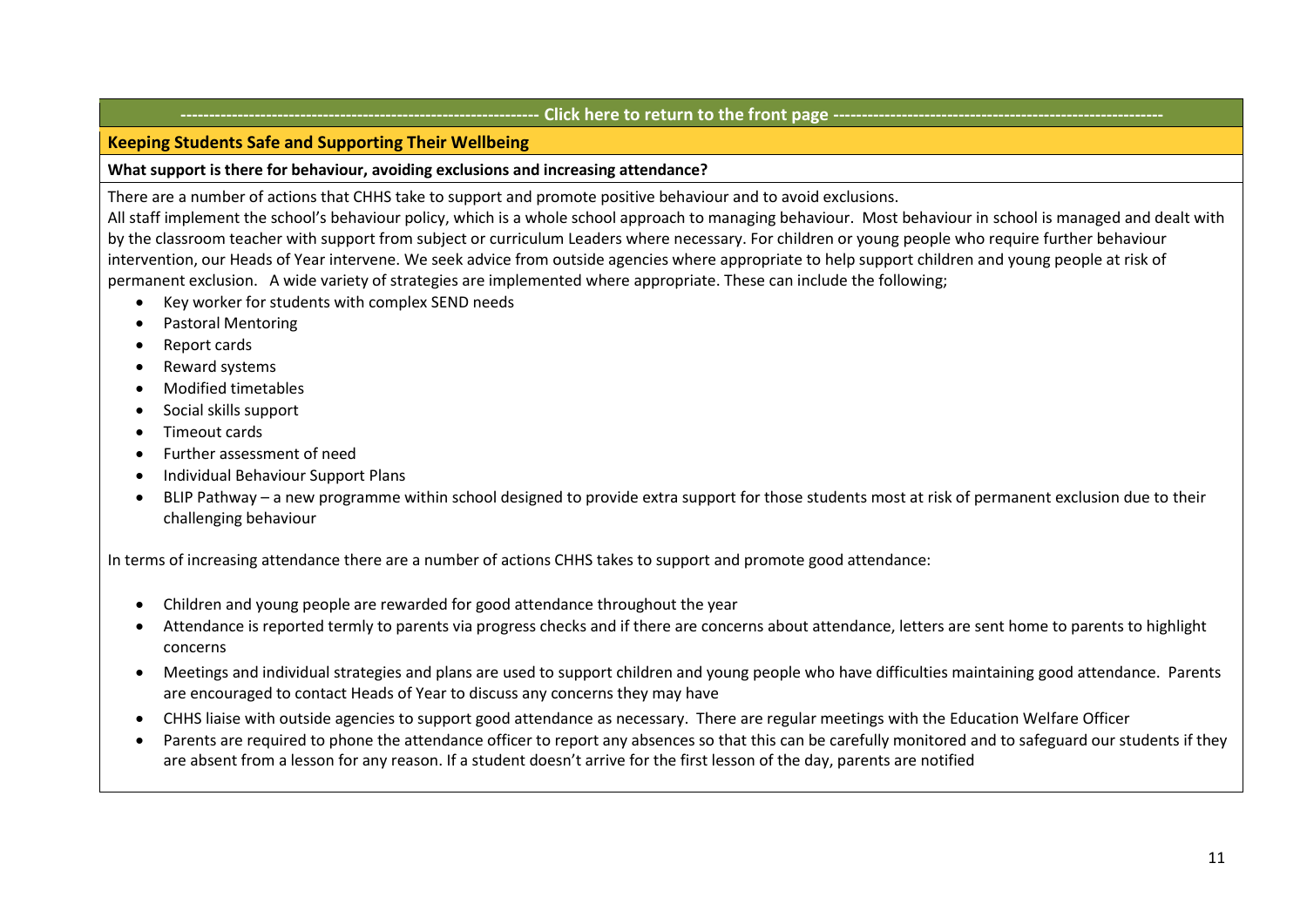# Click here to return to the front page ---

# **Working Together & Roles**

**What is the role of my child or young person's class teacher?** 

Students will have a variety of different teachers throughout their school life. All students will have a Form Tutor with whom they will have contact with Monday-Friday during tutor periods.

The role of a subject teacher is to;

- Ensure that they are aware of any students with SEND and the strategies that are implemented to meet their needs
- Ensure that that all students have access to a broad, balanced and relevant curriculum in which they can thrive and make progress
- Monitor student progress
- Implement any additional support (catch-up sessions)
- Ensure that any student who is entitled to exam access arrangements receives these for any in-class assessments/tests

# **Who else has a role in my child or young person's education?**

- Children or young people with SEND may have additional LSA support in class and/or receive targeted interventions from the Learning Support Faculty
- The Trust Directors of Inclusion and SEND Lead will manage provision for students with SEND to ensure that their needs are met
- The Heads of House are responsible for ensuring that the learning needs of our students are met. They ensure that academic progress is carefully monitored, and appropriate interventions are put in place where necessary
- A child or young person has a Head of Year is responsible for looking after pastoral needs. Each year has a Senior Leadership Link

**How does the setting, school or college ensure that information about a child's SEND or EHC plan is shared and understood by teachers and all relevant staff who come into contact with that child?** 

• Every student with SEND has a School Focused Plan which is produced in conjunction with parents and the students themselves. This document outlines the specific needs of the student and how best to differentiate for them in the classroom. These are updated on a continuous basis in response to changing needs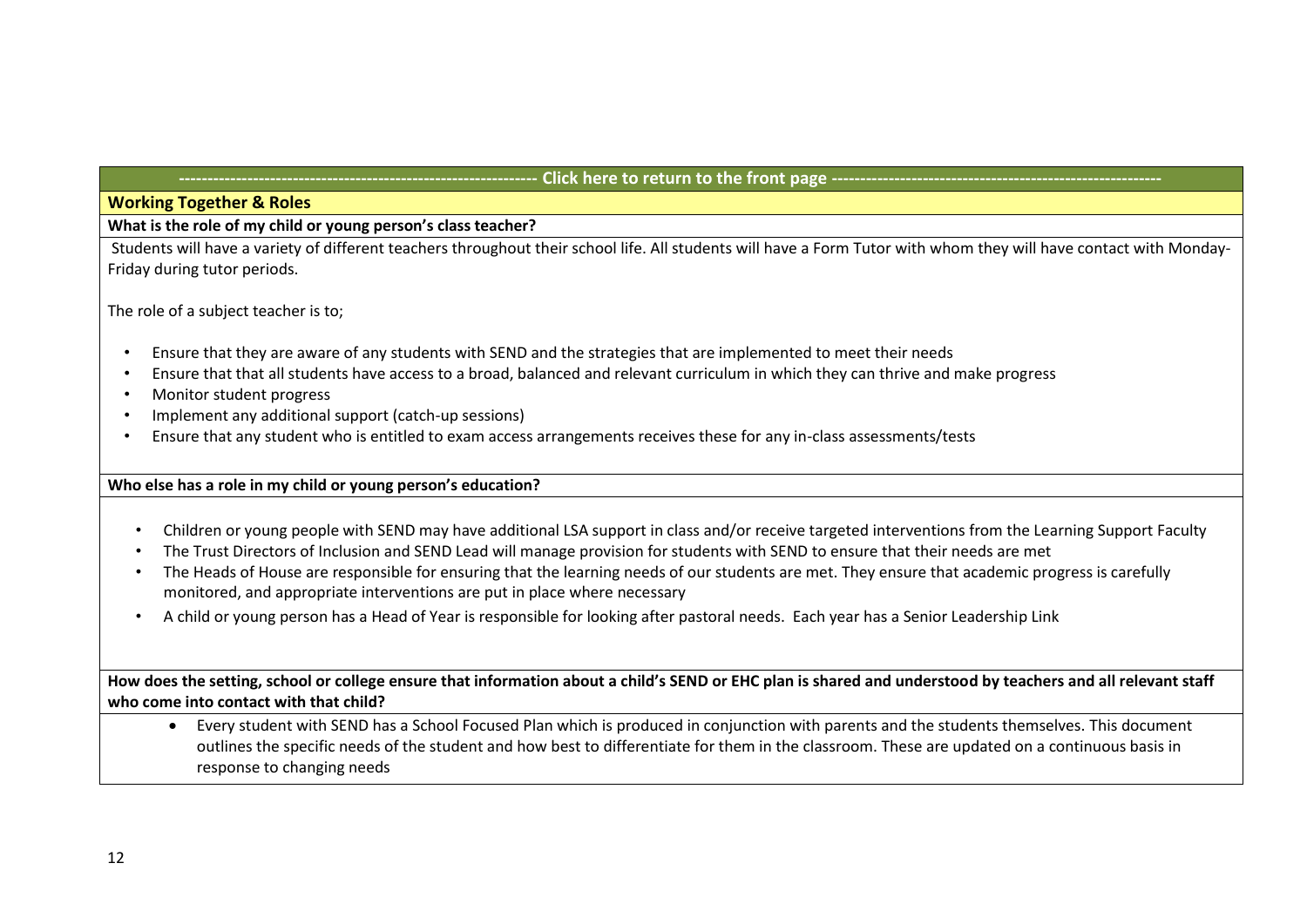# - Click here to return to the front page --• **Working Together & Roles**  • The Trust Directors of Inclusion and SEND Lead ensures that all SEND documents including EHCPs and Statements are stored centrally, and are attached to a student's profile • The Trust Directors of Inclusion and SEND Lead ensures that any changing or emerging needs are communicated via meetings, staff briefings and via email where necessary • The Trust Directors of Inclusion and SEND Lead collects feedback on the progress of students with SEND from subject teachers on an ongoing basis • The Trust Directors of Inclusion and SEND Lead provides regular training, support and advice to all staff, on the specific needs of students with SEND, and on differentiation strategies within the classroom **What expertise is available in the setting, school or college in relation to SEND?** *(IRR)* We are committed to delivering high quality Continuous Professional Development to staff on all aspects of SEND. This is built into our CPD calendar. Our highly skilled Learning support department include staff who have specialisms in the following areas; • Physiotherapy and personal care • Numeracy and Literacy • Autism spectrum condition • Attention deficit (hyperactivity) disorder • Social Emotional and Mental Health This is not an exhaustive list, and appropriate training is undertaken where necessary to ensure that our knowledge remains up to date and appropriate to the needs of our students.

The SENCO and SEND Lead are supported by the Trust Directors of Inclusion

Emma Warrington has over 14 years of experience working with young people with SEND and 8 years' experience as a SENDCO. The Trust Director of SEND has achieved SLE (Specialist Leader in Education) status in the area of SEND and Mathematics. The Trust Director of SEND also holds the following qualifications; PGCE Maths, BSc Psychology, National Award for SEND co-ordination, NPQSL, MA Education.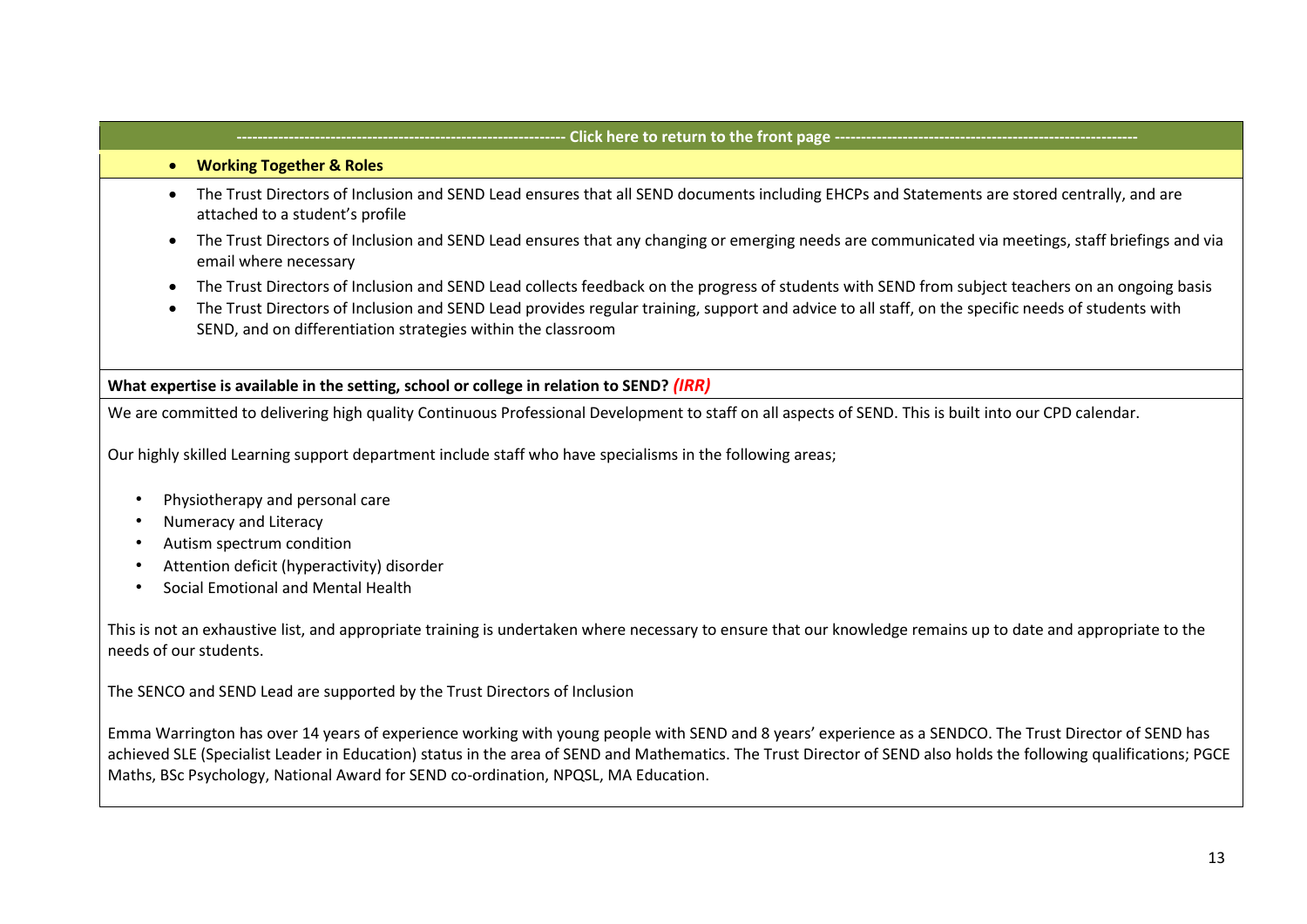Mark Saville-Ford has been a teacher for 20 years and has extensive experience across a range of educational sectors. He has held the position of SENDCO in the past and has significant experience around behaviour and social, emotional and mental health needs (SEMH). Mark also holds the following qualifications; PGCE Primary Education, MA Inclusive Education and SEND, Doctor of Education (EdD)

# Which other services do you access to provide for and support students and students with SEND (including health, therapy and social care services)? *(IRR)*

The school rely on the expertise of external agencies to provide support and guidance where necessary. Currently Cheadle Hulme High School has access to support from;

- The Educational Psychology service
- Healthy Young Minds (HYMs formerly CAMHS)
- School Nurse
- Education Welfare Officer
- Services for Young People
- Children's Services including Social Workers, Family Support Workers
- Occupational Therapy
- Physiotherapy
- Speech and Language Team (SALT)
- Sensory Support Services (HI, VI)
- Youth Offending Team

A referral to an outside agency would always be made in consultation with, and with consent from parents. Outside agency support from agencies not listed above would be sought where necessary.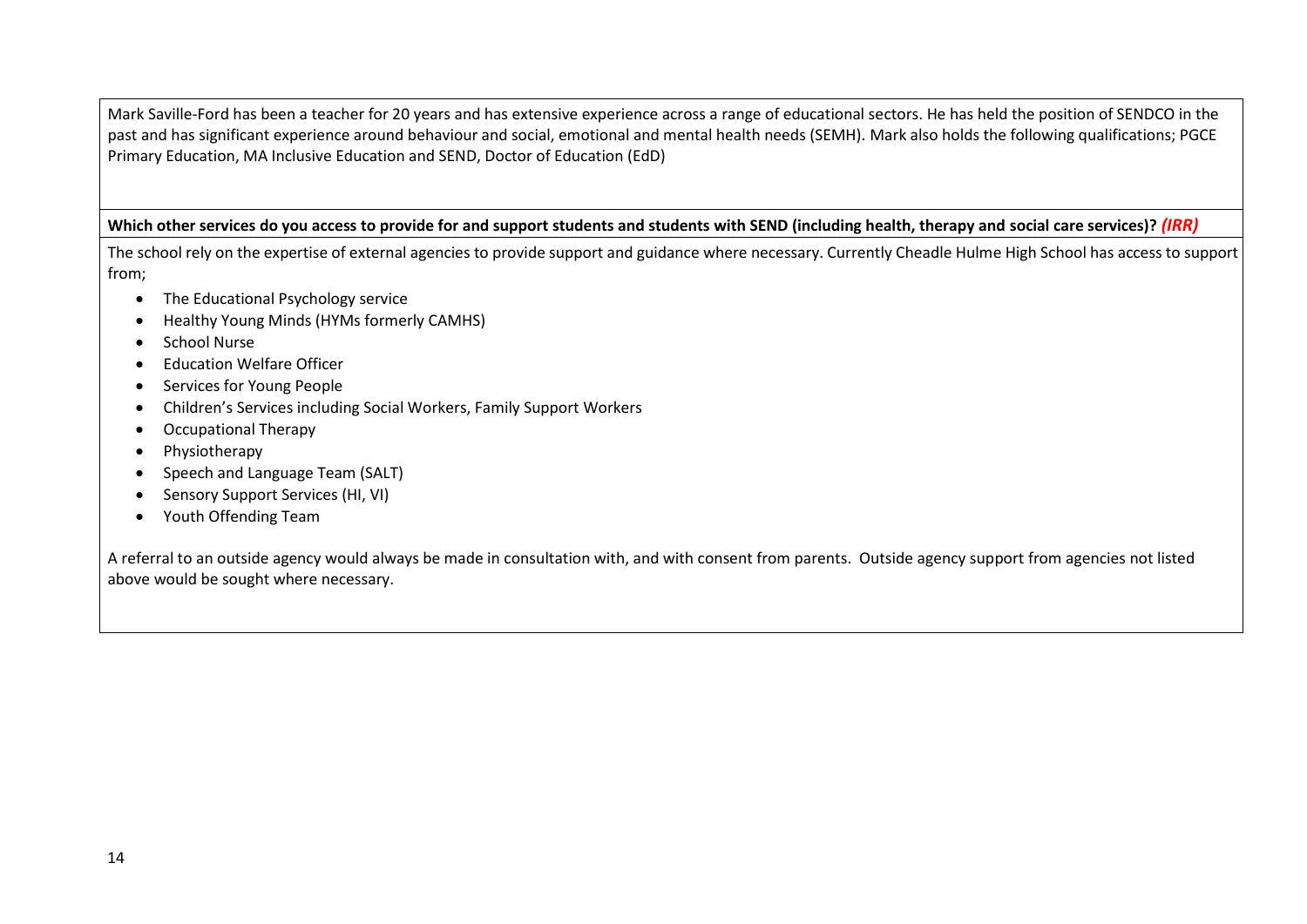# - Click here to return to the front page ---

**Working Together & Roles** 

# **Who would be my first point of contact if I want to discuss something?**

The first point of contact is dependent on the topic for discussion;

To discuss behaviour, achievement or wellbeing, a student's Head of Year would be your first point of contact;

- Year 7 Mrs Dita McCormick: **dita.mccormick@chhs.org.uk**
- Year 8 Mrs Geddis: **emma.geddis@chhs.org.uk**
- Year 9 Mrs Nolan: **lindsey.nolan@chhs.org.uk**
- Year 10 Mrs Foden: **lindsey.foden@chhs.org.uk**
- Year 11 Mrs Greenhalgh: **jenny.greenhalgh@chhs.org.uk**
- Pastoral Heads of 6th form Mrs Goodeve: **sharon.goodeve@chhs.org.uk** and Mrs Reddy: **sue.reddy@chhs.org.uk**

To discuss academic progress, the relevant Head of House would be the first point of contact;

Citius House – Miss Brown: **rachel.brown@chhs.org.uk**

Altius House - Mr Boden: **jonathan.boden@chhs.org.uk**

Fortius House - Miss Charlotte Allen: **charlotte.allen@chhs.org.uk**

Laurus House - Miss Blackledge: **victoria.blackledge@chhs.org.uk**

Magnus House - Mr Gray: **will.gray@chhs.org.uk**

# Click here to return to the front page ----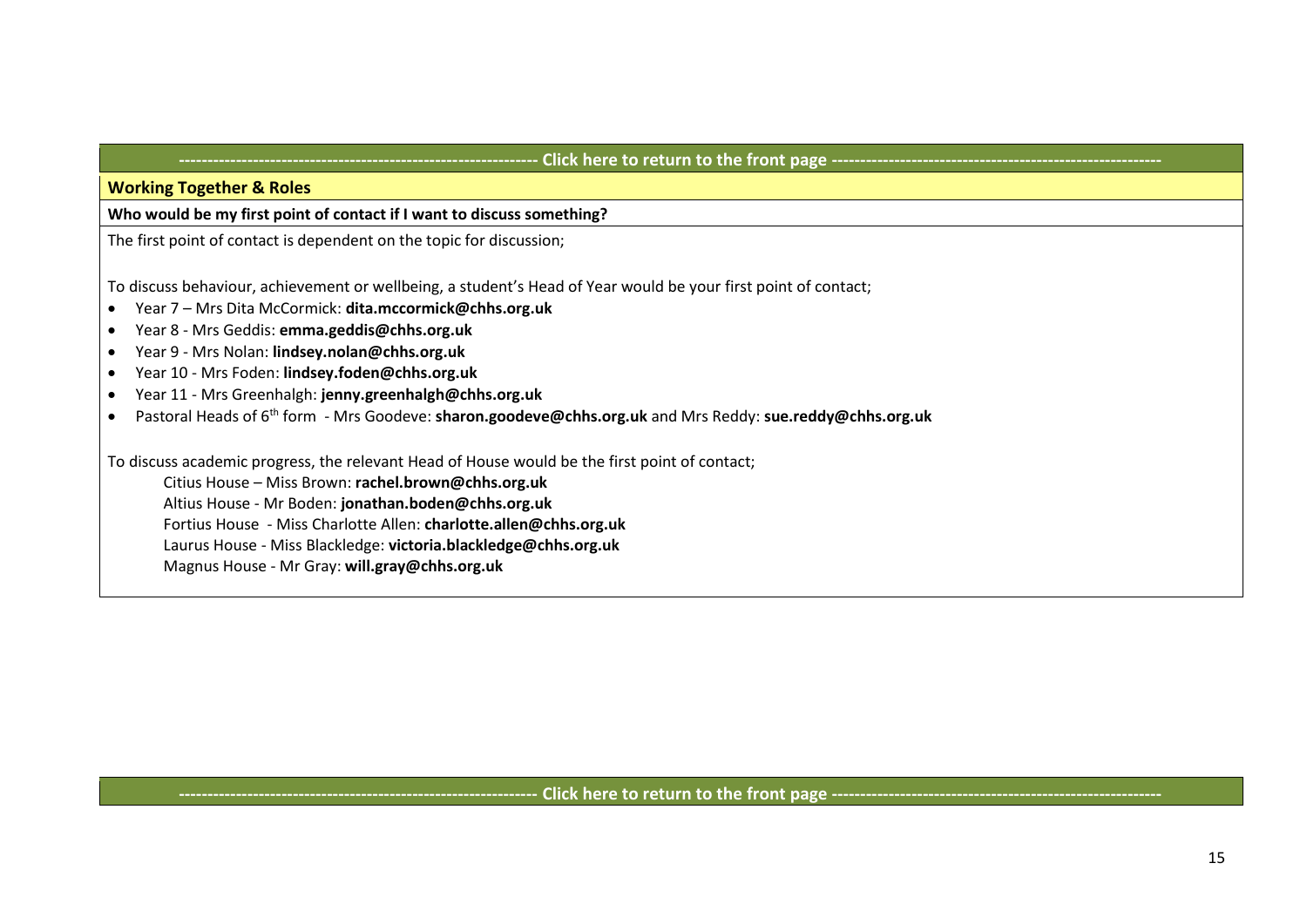# **Working Together & Roles**

**Who is the SEN Coordinator and how can I contact them?** *(IRR)*

The Trust Director of Inclusion Miss E Warrington. Email: **emma.warrington@chhs.org.uk** 

The SENCO is Mr Jack Beech. Email: **jack.beech@chhs.org.uk**

The SEND Lead is Mrs E Higgs. Email: **elaine.higgs@chhs.org.uk**

To contact via phone, the number is: 0161 485 7201

**What roles do have your governors have? And what does the SEN governor do?** 

Our governors are fully involved in the admissions procedure for students with SEND, and are always involved in any changes to policy and practise within the Learning Support Department. Our SEND governors are consistently involved in the monitoring, evaluation and review of the SEND policy and the annual development plan for Learning Support. Our link Trustee for SEND is Pauline Benton.

**How will my child or young person be supported to have a voice in the setting, school or college?** *(IRR)*

- Student's views are sought as part of our student voice scheme
- Children and young people are encouraged to attend meetings which discuss their progress and plan for their future especially Annual Review meetings for Statements or Education, Health and Care Plans
- Children and young people may have mentors with whom they are encouraged to express their concerns and views

**What opportunities are there for parents to become involved in the setting/school/college and/or to become governors?** 

Parents have the opportunity to join the board of governors when vacancies arise; they are displayed under the vacancies section on the school website.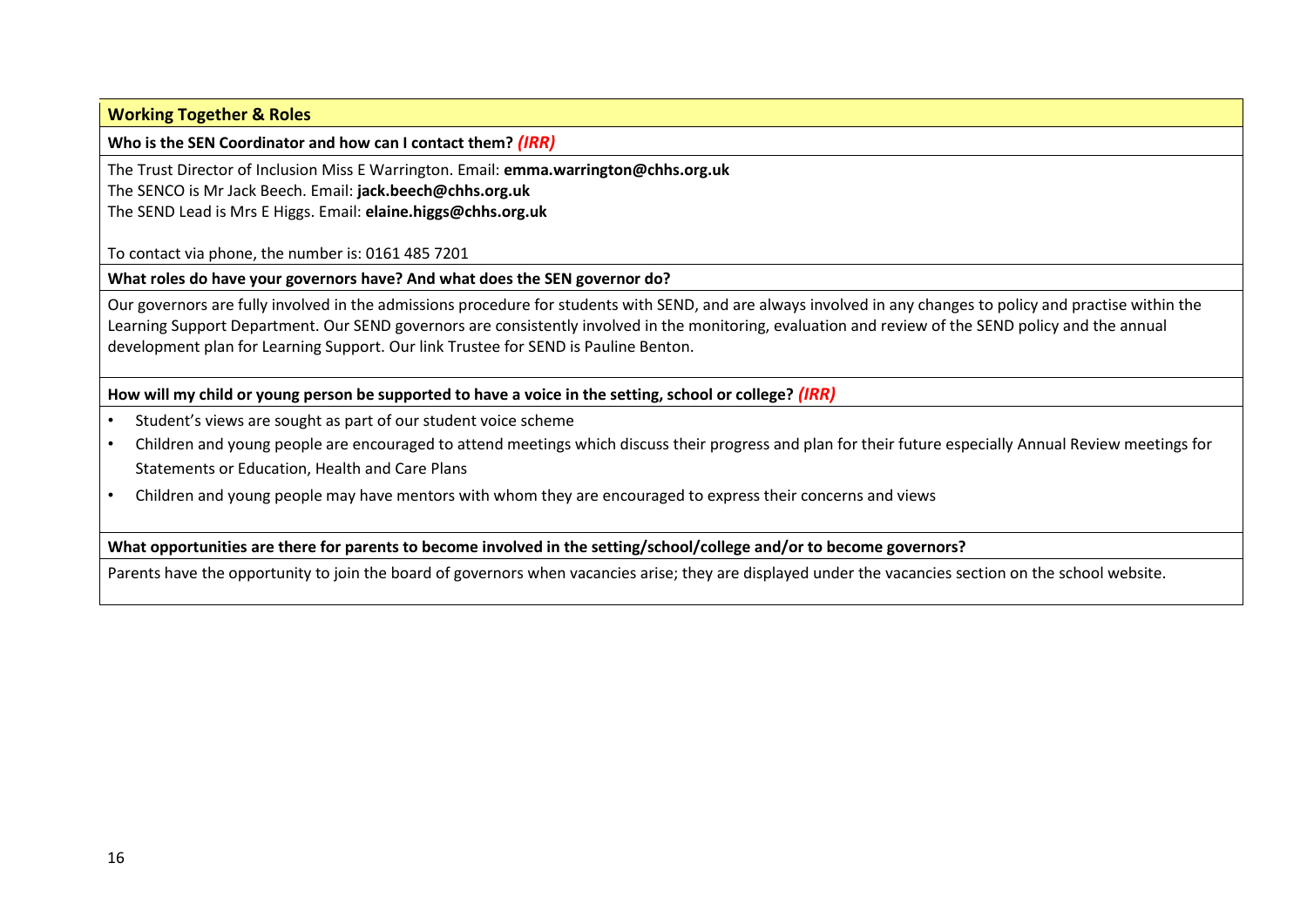# **Click here to return to the front page -------**

# **Working Together & Roles**

**What help and support is available for the family through the setting, school or college?** *(IRR)*

In terms of providing help to families to complete required paper work and forms or in sourcing information and guidance, parents can contact the following people;

For support in matters relating to SEND;

- SEND Lead Mrs E Higgs. Email: **Elaine.higgs@chhs.org.uk**
- SENCO- Mr Jack Beech. Email: **Jack.beech@chhs.org.uk**
- Trust Director of Inclusion Miss E Warrington. Email **emma.warrington@chhs.org.uk**

For support in matters relating to behaviour, wellbeing or achievement;

- Year 7 Mrs Dita McCormick: **dita.mccormick@chhs.org.uk**
- Year 8 Mrs Geddis: **emma.geddis@chhs.org.uk**
- Year 9 Mrs Nolan: **lindsey.nolan@chhs.org.uk**
- Year 10 Mrs Foden: **lindsey.foden@chhs.org.uk**
- Year 11 Mrs Greenhalgh: **jenny.greenhalgh@chhs.org.uk**
- Pastoral Heads of 6th form Mrs Goodeve: **sharon.goodeve@chhs.org.uk** and Mrs Reddy: **sue.reddy@chhs.org.uk**

For help and guidance with careers or transfer to college post 16, at this time parents can contact our careers advisor Sue Barron on 0161 474 2300 or via email **sue.barron2@stockport.gov.uk** or our Laurus Trust Careers Advisor Angela Dave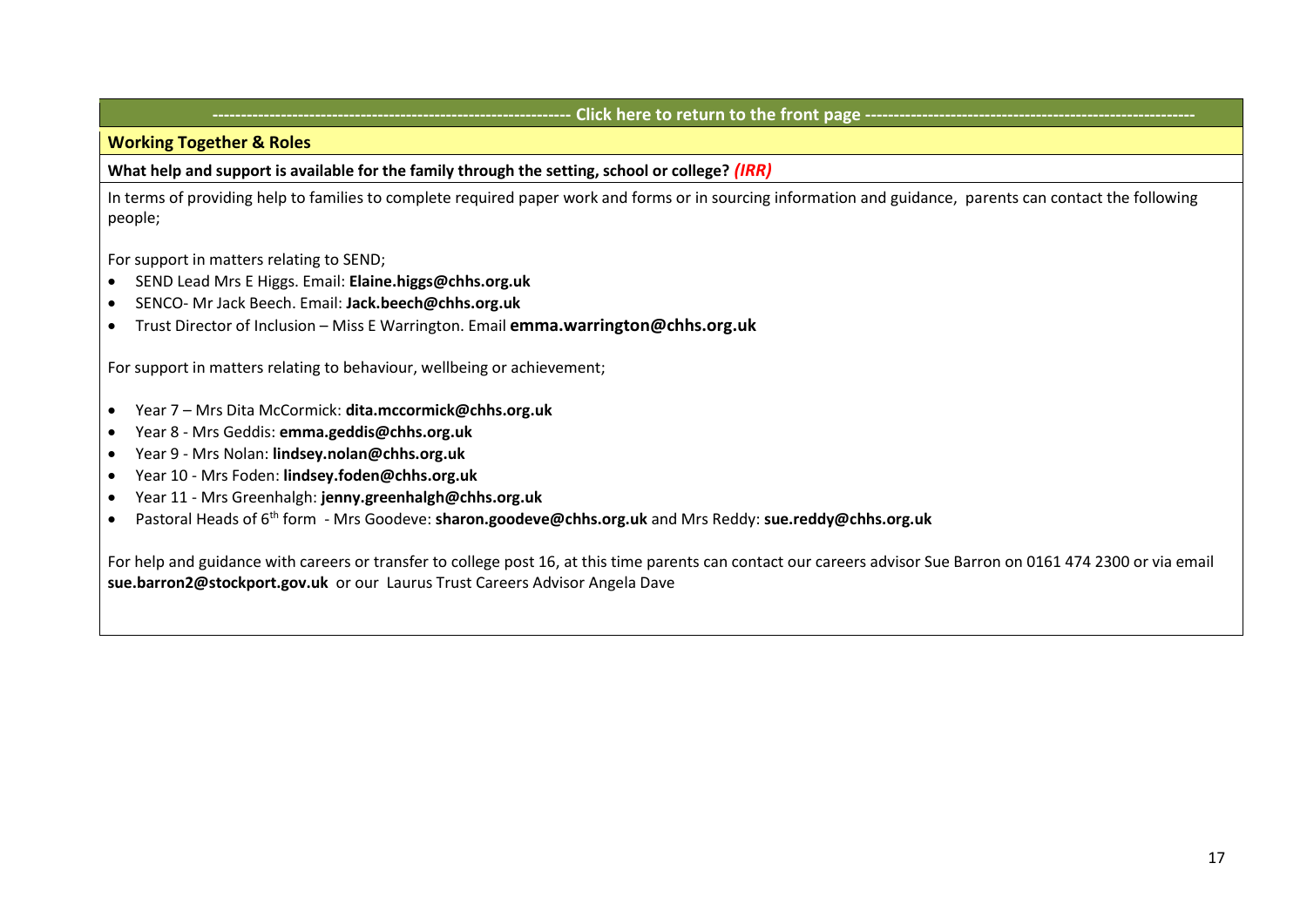|--|--|--|

# **Inclusion & Accessibility**

**How will my child or young person be included in activities outside the classroom, including trips?** *(IRR)*

We ensure that all students are able to attend enrichment opportunities such as after school clubs and school trips wherever possible. We work creatively and flexibly to make the relevant adaptations to enable students with SEND to attend. This may mean that an additional Learning Support Assistant is provided, alternative travel is arranged and additional risk assessment procedures are in place where necessary.

# **Click here to return to the front page ----**

# **Inclusion & Accessibility**

|                       | Is the building fully wheelchair accessible?                                                                                   |
|-----------------------|--------------------------------------------------------------------------------------------------------------------------------|
| Details (if required) | There are several rooms in the Maths and Science blocks which are second floor with no lift access but all students can access |
|                       | Are accessible changing and toilet facilities available                                                                        |
| Details (if required) |                                                                                                                                |
|                       | Do you have parking areas for pick up and drop offs? $\blacksquare$                                                            |
| Details (if required) | There are accessible parking bays in the main carpark at reception.                                                            |
|                       | Do you have accessible parking spaces for students (post-16 settings) <sup>[7]</sup>                                           |
| Details (if required) | <b>NA</b>                                                                                                                      |
|                       |                                                                                                                                |
|                       |                                                                                                                                |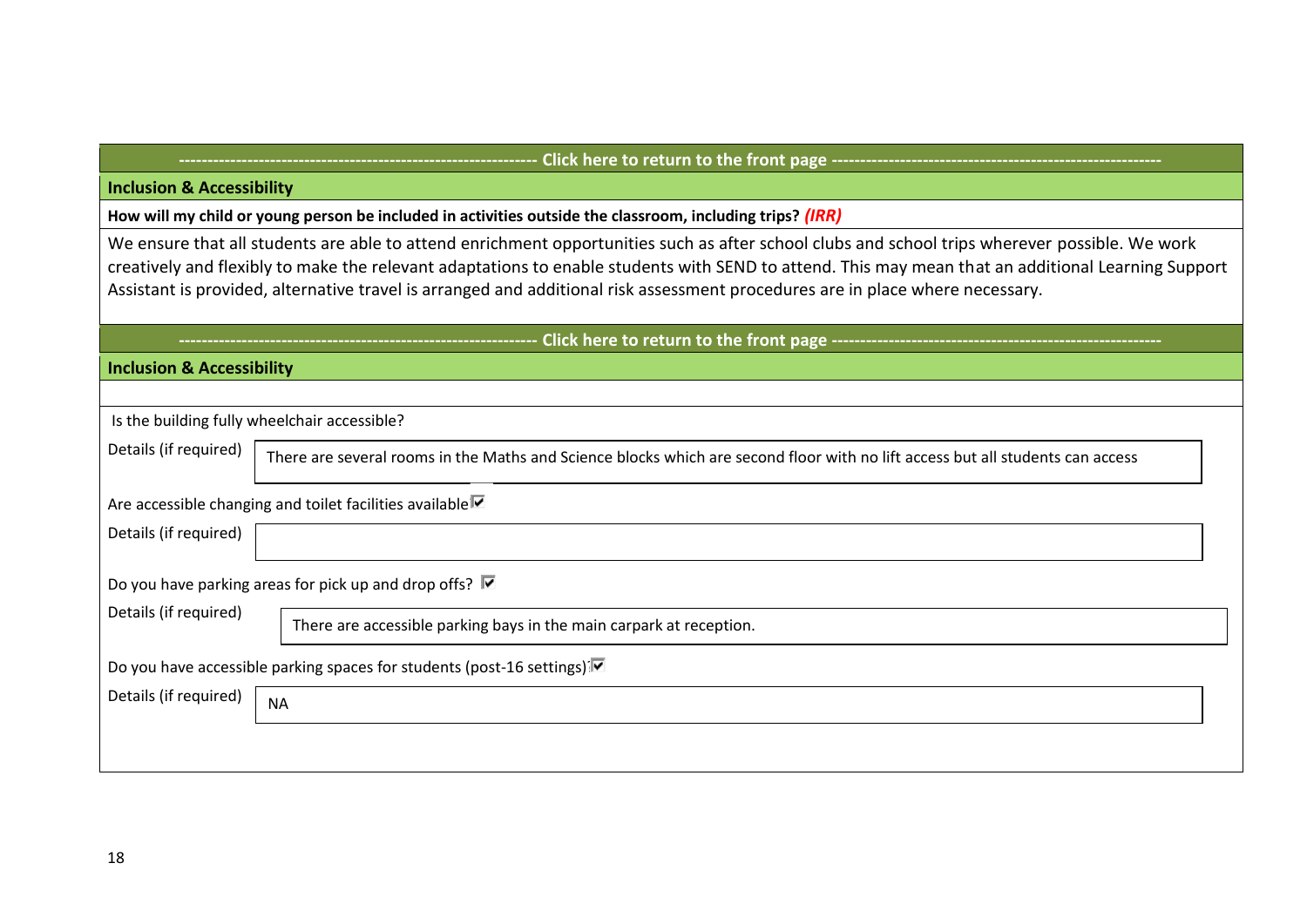# **Click here to return to the front page --**

#### **Transition**

#### **Who should I contact about my child/young person joining your setting, school or college?** *(IRR)*

Information, including the admissions policy, can be found on the **[school website.](https://www.chhs.org.uk/)** [T](https://www.chhs.org.uk/)his details the admissions requirements and entitlements for students with SEND.

The school complies fully with the Equality Act 2010 and the School Admissions Code 2012 in relation to the arrangements for the admission of disabled students. Where the school is oversubscribed, all children are admitted in accordance with the published oversubscription criteria. Where a child is disabled the school will make reasonable adjustments and provide auxiliary aids or services where reasonable to ensure that no disabled child is placed at a substantial disadvantage compared to other students.

Please Contact Mrs W Searle on 0161 485 7201 ext:202 or email **wendy.searle@chhs.org.uk** to discuss mid-year transfers or general admissions.

#### **How can parents arrange a visit to your setting, school or college? What is involved?**

The school has an Open Evening each year. Parents, carers and young people can visit the school and talk to staff representing each faculty. Details of the Open Evening are published on the school's website

There is also a Sixth Form Open Evening. Details of the Open Evening are published on the school's website.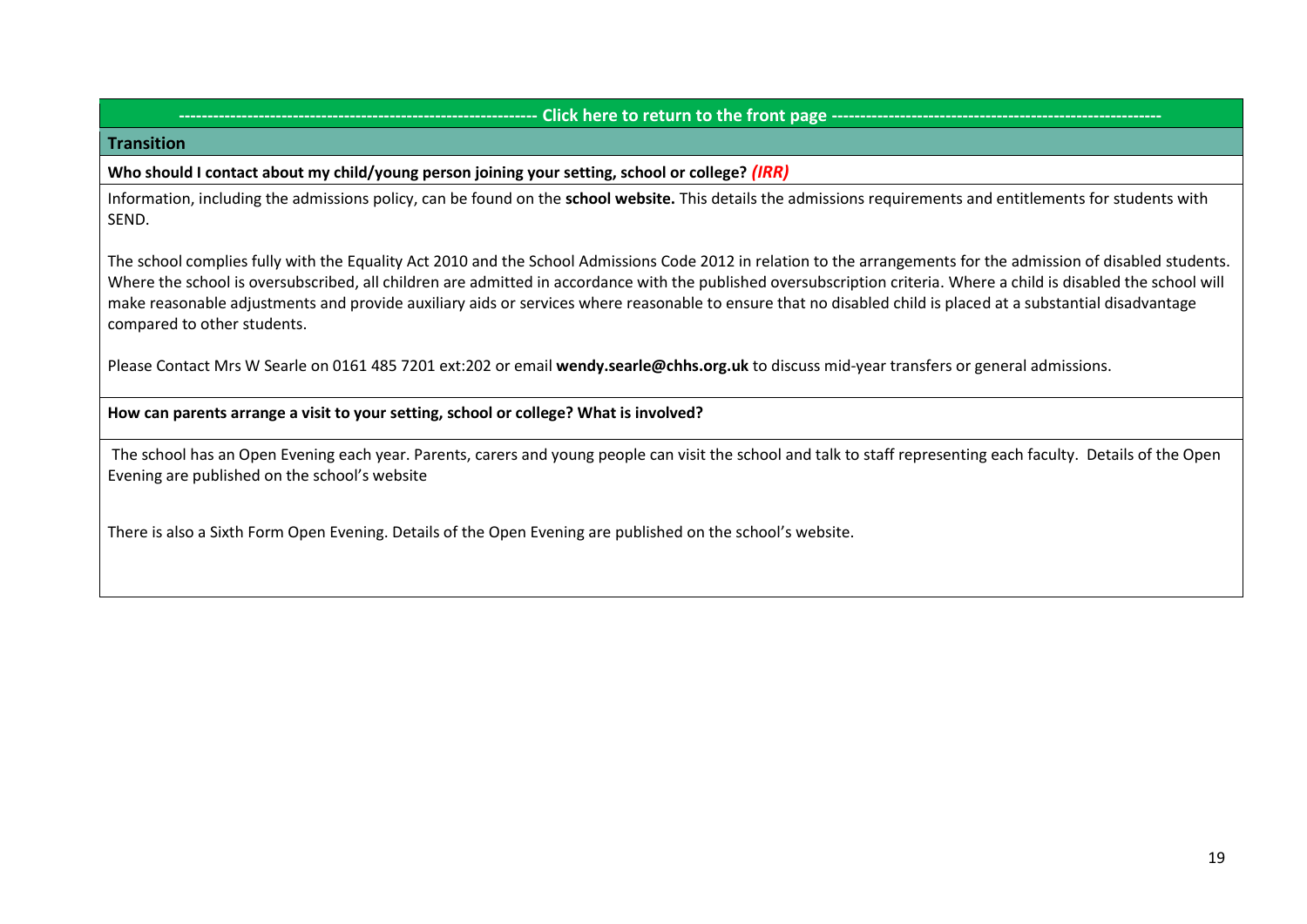# **Click here to return to the front page ----**

# **Transition**

**How will you prepare and support my child or young person to join your setting, school, or college and how will you support them to move on to the next stage, or move on to adult life? (as applicable for setting)** *(IRR)*

For children and young people joining us in Year 7 from Primary School;

- There is a one-day transition event for each student joining our school. This is designed to facilitate a smooth transition by introducing students to our curriculum and to our pastoral support systems
- Head of years, Head of House and the SEND department work with our partner primary schools to collate information on identified students with **SEND**
- Where appropriate, CHHS organises additional transition events for students with SEND on top of the ones provided for all students

For children and young people joining us within an academic year from other schools/ educational establishments;

- Individual transition plans will be made for student's dependent on need.
- Contact Mrs W Searle to discuss mid-year transfers or general admissions.
- Contact Learning Support if you would like to find out more about our support for students with SEND, using the relevant email addresses below
	- o Trust Director of Inclusion Emma Warrington email **[emma.warrington@chhs.org.uk](mailto:emma.warrington@chhs.org.uk)**
	- o SENCO- Jack Beech emai[l Jack.beech@chhs.org.uk](mailto:Jack.beech@chhs.org.uk)
	- o SEND Lead Elaine Higgs emai[l Elaine.higgs@chhs.org.uk](mailto:Elaine.higgs@chhs.org.uk)

For young people transferring from KS4 to KS5;

- During the summer term, the Trust Director of SEND and SEND Lead will liaise with the local colleges/6<sup>th</sup> form centres to discuss transition needs for students with SEND and to provide the necessary information on each student's individual needs
- Young people with a Statements or Education, Health and Care Plans will have a transition focus as a part of their Annual Review from Year 9. This will be supported by Services for Young People

Services for Young People(SfYP) supports students in their preparation for transition Post 16. For SfYP contact Sue Barron on 0161 474 2300 or via email **sue.barron2@stockport.gov.uk**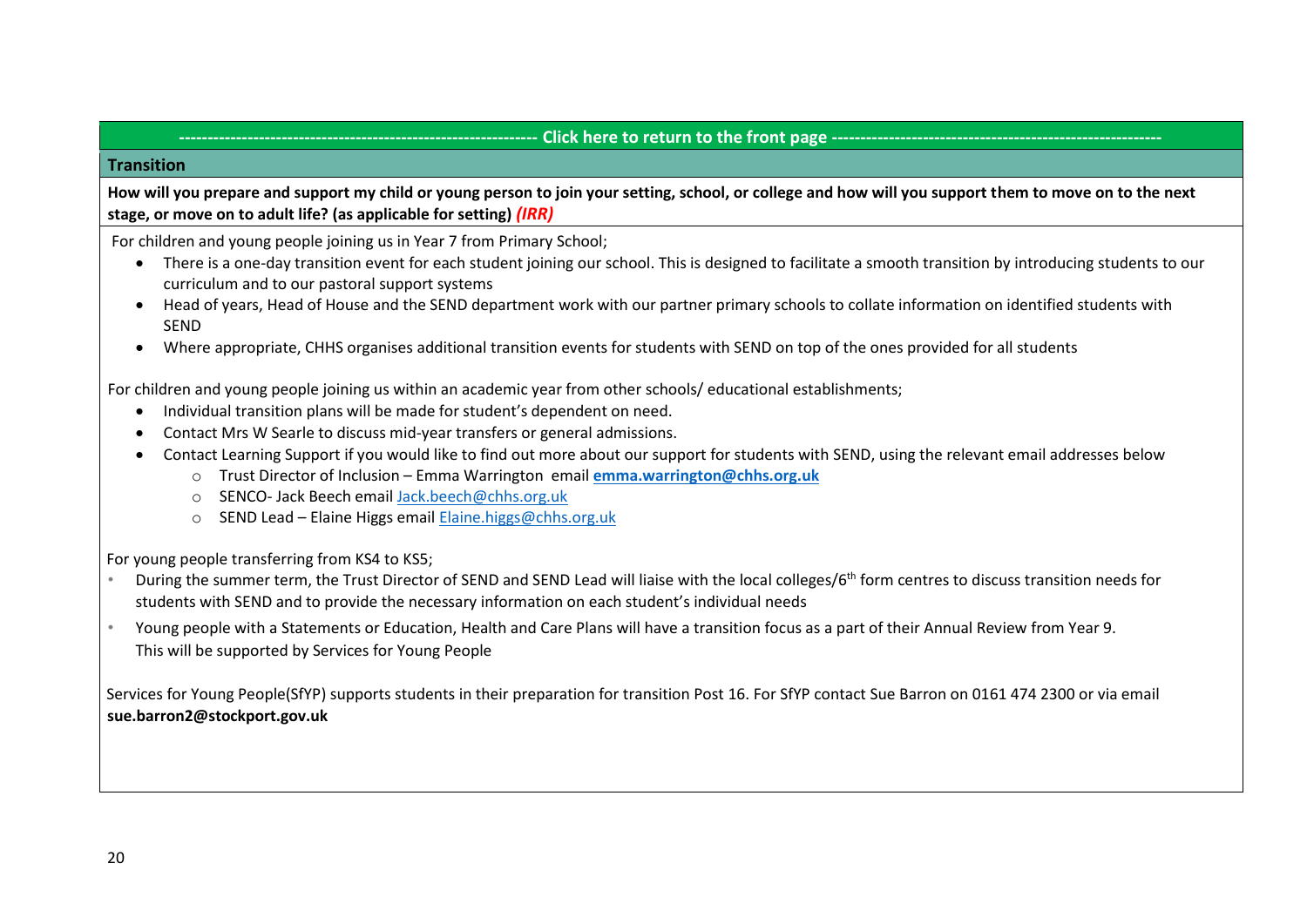# **--------------------------------------------------------------- Click here to return to the front page ----------------------------------------------------------**

#### **Additional Information**

**What other support services are there who might help me and my family?** *(IRR)*

Where a parent wishes to access another support service, the school are more than happy to support them or direct them to the appropriate professional.

Parents in Partnership Stockport (PIPS) are a service designed to support parents and offer advice and guidance. This service can be accessed via;

#### **[www.pipstockport.org](http://www.pipstockport.org/)**

Some additional useful websites are listed below: **[www.sensupportstockport.uk](http://www.cheshireeast.gov.uk/) [www.stockportsays.co.uk](http://www.stockportsays.co.uk/) [www.dyslexiaaction.org.uk](http://www.dyslexiaaction.org.uk/) [www.bdadyslexia.org.uk](http://www.bdadyslexia.org.uk/) [–](http://www.bdadyslexia.org.uk/) British Dyslexia Association**

**When was the above information updated, and when will it be reviewed?**

This document was updated in June 2021 and will be updated in June 2022

# **Where can I find the Stockport Local Offer?** *(IRR)*

[www.sensupportstockport.uk](http://www.sensupportstockport.uk/)

**What can I do if I am not happy with a decision or what is happening?** *(IRR)*

Parents can give feedback to the school through a number of ways;

- Contact can be made with reception who will direct the call to the relevant member of staff
- Emailing [enquiries@chhs.org.uk](mailto:enquiries@chhs.org.uk) with your request will allow it then to be forwarded on to the appropriate member of staff
- Feedback can also be given at parent's evenings